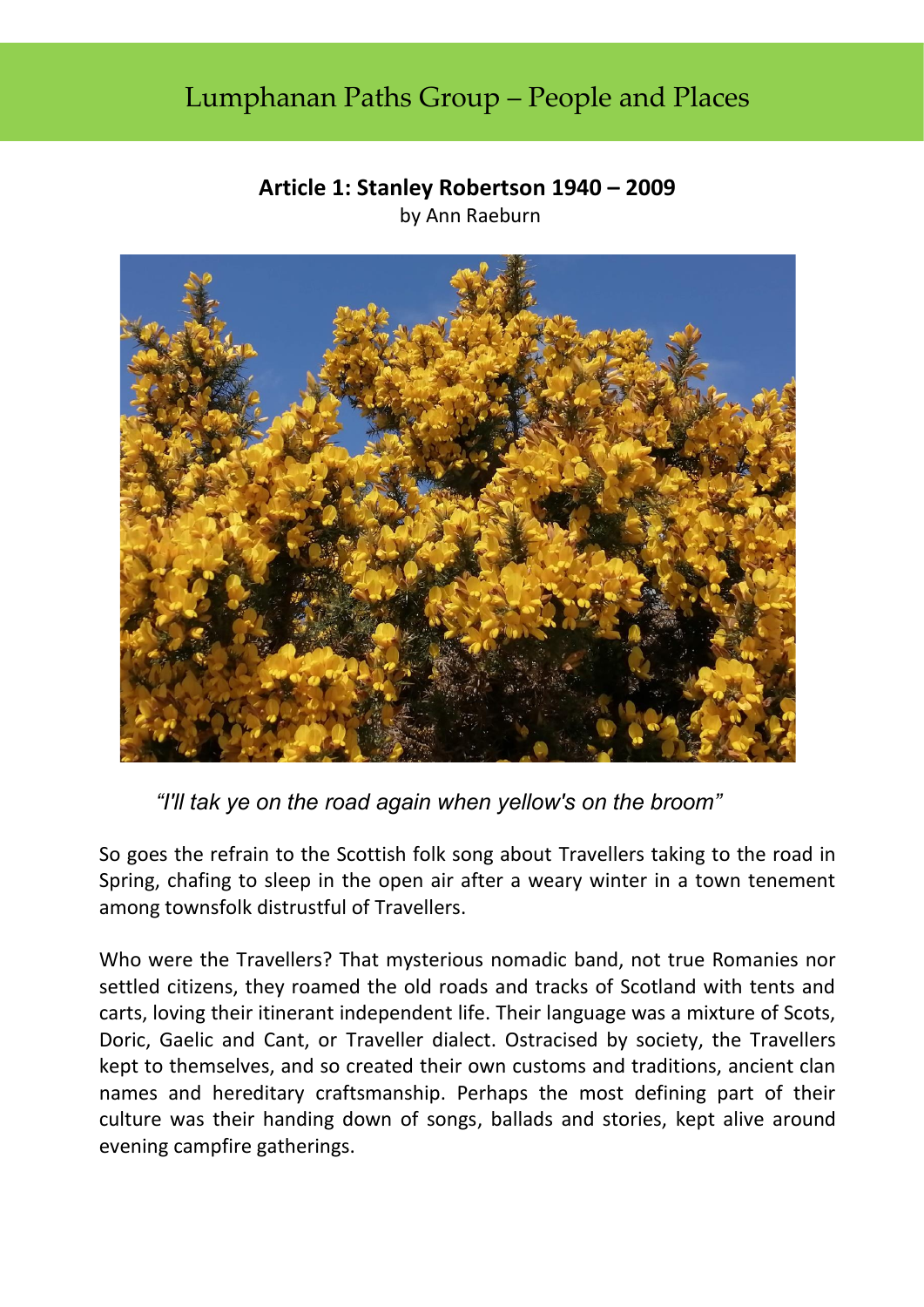

Photo courtesy of Scottish Storytelling Centre – Tree of Life Project

In the cemetery up Craigton Brae, overlooking Lumphanan village, lies the grave of the last of Scotland's Traveller Storytellers. Stanley Robertson, one of a Traveller family of 13 children, was born in 1940. Grown weary of increasing difficulties of a nomadic life on the road, the Robertson family settled in an Aberdeen tenement, but when the yellow's on the broom, Mr Robertson would pack his horse and cart and take to the road again with his wife and family.

They headed to Lumphanan and up the old track past the church. This old road defined Stanley's life. For Travelling folk it was a place peopled with spirits, with good and bad trees and Auld Cruvie, the venerable oak tree who had to be greeted every time they passed. The road itself was always addressed as "She".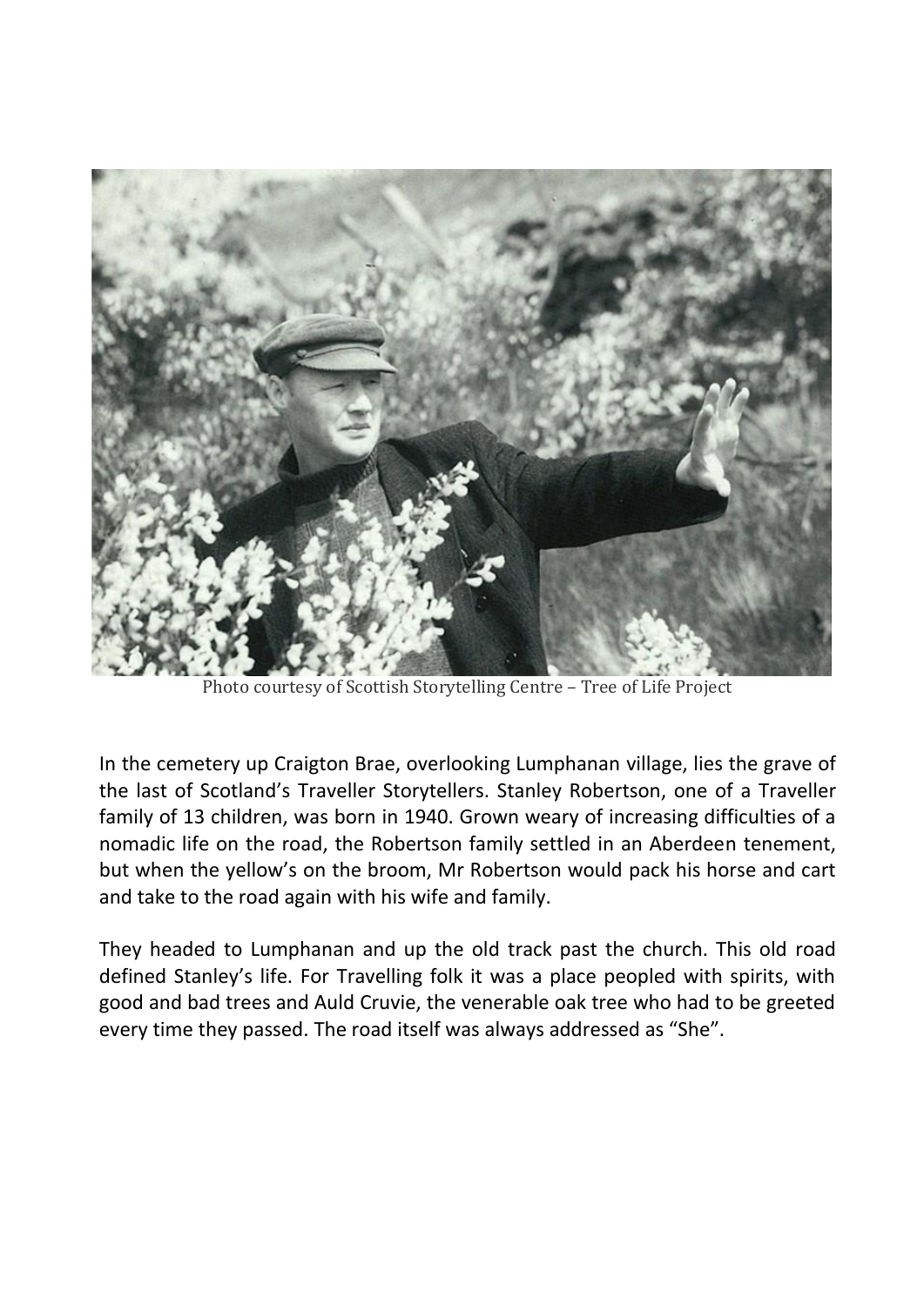

Stanley Robertson on the Old Road of Lumphanan in Autumn 2007. Photographer: Steve Webb

Near Glenshalg the Travellers would pitch their tents, bowed willow branches with a tarpaulin thrown over, butting onto the old stone dyke which protected them from the Northerly winds. Kindly folk at Glenshalg and Moss-side would give them eggs and milk, they would catch rabbits and guddle for trout in the burn. Nearby a spring flowed with clear water; Travellers only ever drew water for drinking from springs and never a burn.



Travellers' Bow Tents. Photo credit: The Scotsman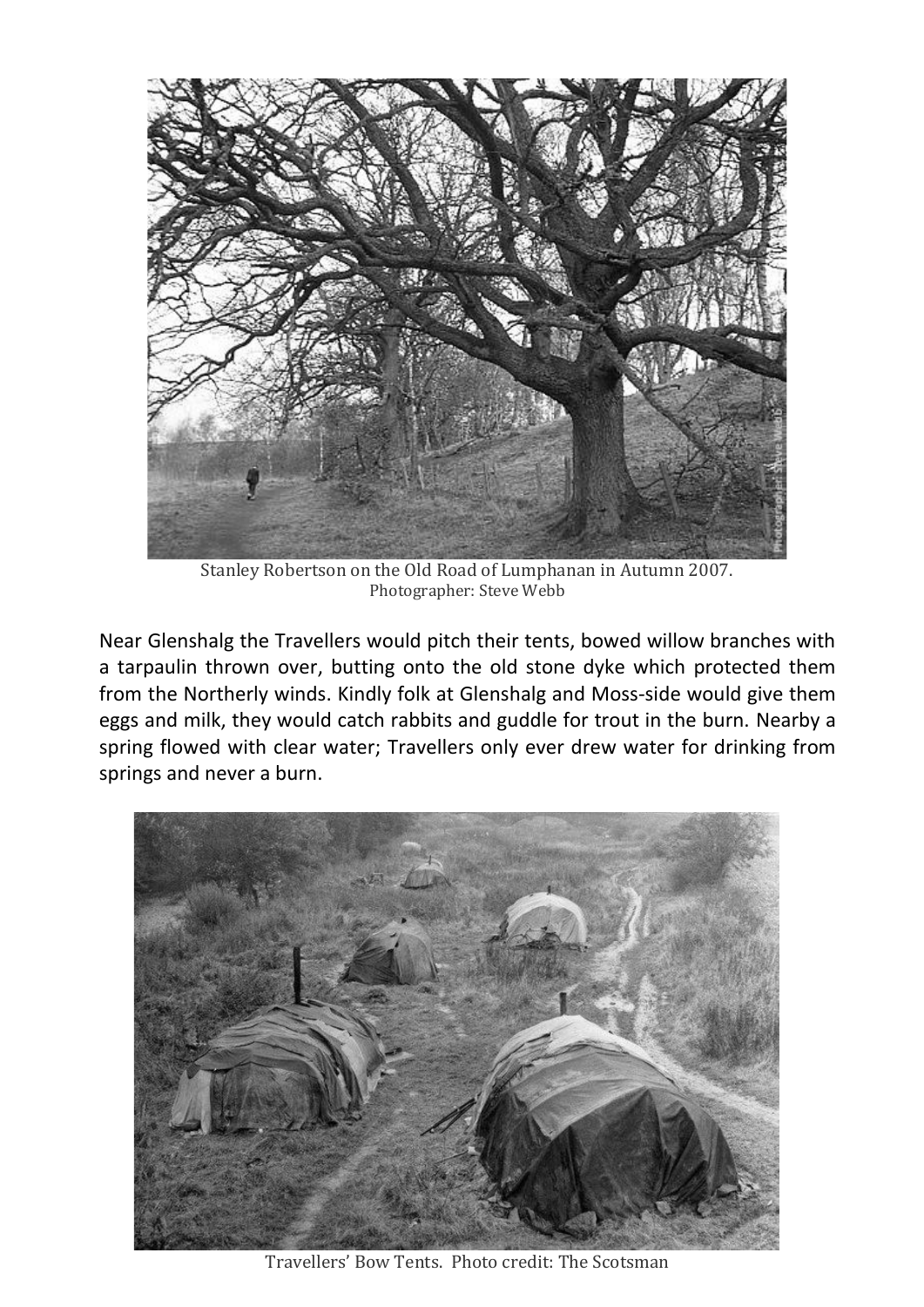The old track would have been kept clear of broom, thanks to the children who gathered it for the fire and round that cheerful flame in the evening the stories would be told and songs sung. Stanley remarked later that broom smoke has been proven to have a mild narcotic effect and maybe this helped the telling of the stories of witches, demons, ghosts shouting "Boo" from their coffins, knights riding into battle and giants thrashing their clubs. Stories learnt from older members, often stretched over several nights, handed down over the centuries amongst the Travelling folk.

For young Stanley Robertson the old road of Lumphanan was a place of ancestral connection and timelessness. It was a love of place and inspiration that never left him, a green road that had known Travellers since time immemorial. Long after he reached adulthood and the travelling way of life truly died, he would return to walk this road and commune with the tales of his people.



Stanley Robertson sitting beneath Old Cruvie

Photo credit: indigogroup.co.uk

Stanley spent 47 years of his adult life working in the dark reeking fish hooses of Aberdeen. Aged 15 he learnt to fillet fish, his hands sore from the brine and scunnered with the smell. Racism against the Travelling folk was common. At school he was bullied as a "Tinkie"; in the fish hooses he was often cut dead but in his head he was transported among the stories of his folk, and to his inspiration, the Old Road of Lumphanan.